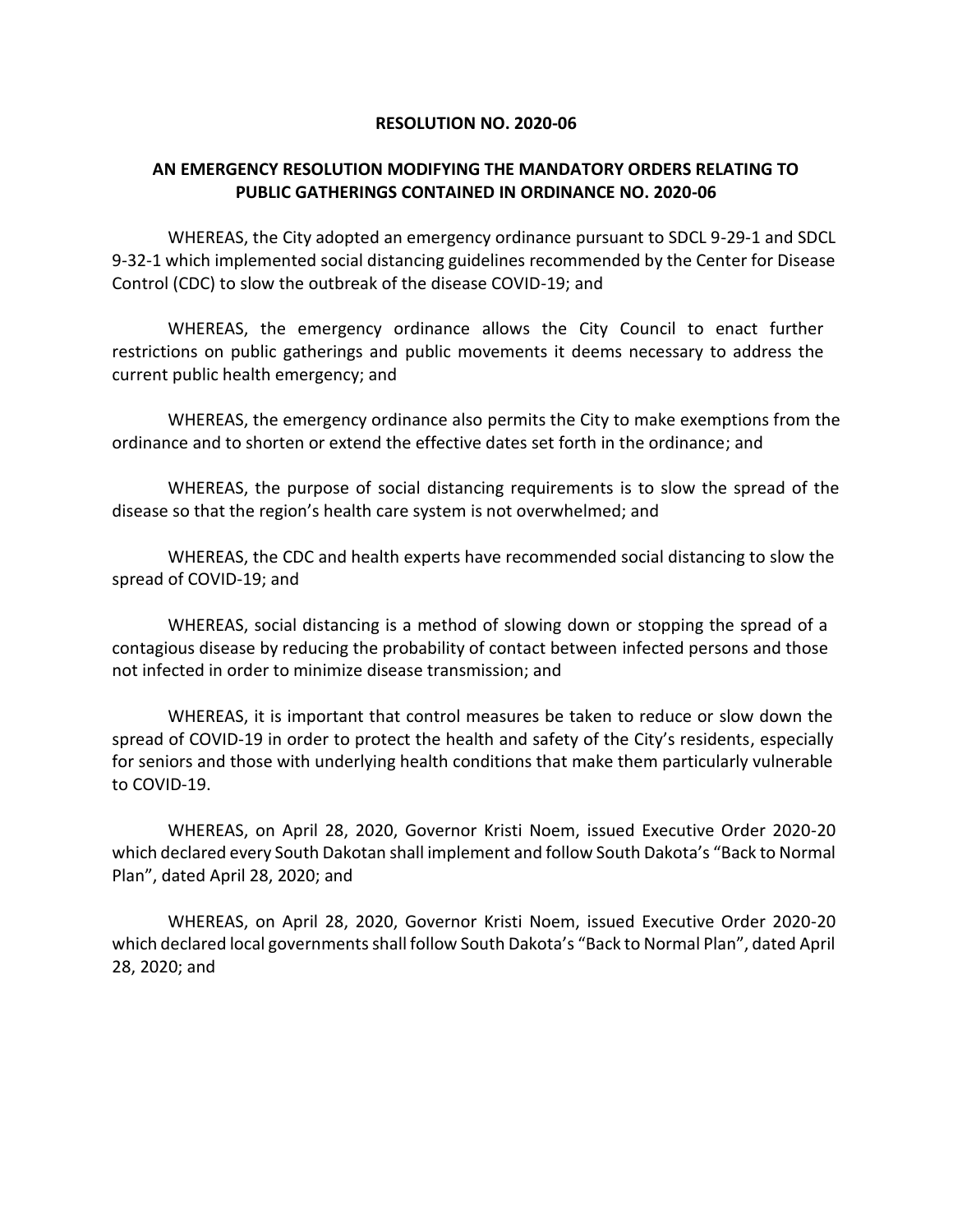**NOW THEREFORE, BE IT RESOLVED**, by the Common Council of the City of North Sioux City that:

- 1. Effective at 8am, May 5, 2020, all businesses identified in paragraphs 1 through 3 of Ordinance No. 2020-06 may reopen to serve patrons on-site pursuant to the conditions established in this resolution. For clarification purposes, the restrictions in this Resolution shall apply to all businesses selling or distributing fireworks.
- 2. Businesses identified in Ordinance 2020-06 within North Sioux City which are open to the public shall observe the following guidelines to slow the spread of COVID-19.
	- a) The establishment must limit the party size seated together to no more than ten (10) people.
	- b) Establish a minimum six-foot distance between any tables, video lottery machines, and barstools.
	- c) Require social distance spacing while waiting for service or entry into business.
	- d) In retail businesses, install a plexiglass, or similar, divider where physically possible between the cashier and customer.
	- e) Require employees to wash hands at regular intervals.
	- f) Food service employees must wear a mask which covers the employee's nose and mouth.
	- g) In casinos, video lottery machines must be cleaned and disinfected between each customer.
	- h) Employees of hair salons, nail salons, and barber shops wear masks which cover their nose and mouth during customer contact times. Customer seating must be at least six (6) feet apart.
	- i) In gyms and fitness facilities, any equipment and/or mats must be cleaned or disinfected between each use.
	- j) 24 hour access to gyms and fitness facilities must not be permitted. Access to gyms and facilities must only be permitted when staffed.
	- k) Customer seating reduced to allow for social distancing with certain seats marked as "not available due to social distancing guidelines" to insure compliance.
	- l) Businesses shall post publicly and maintain a regular cleaning and disinfecting schedule, specific to each business.
	- m) Hand sanitizer locations readily available for public use should be made available.
	- o) Businesses are encouraged to conduct daily employee screenings for illness.
- 3. In addition to the specific requirements listed above, businesses shall operate in a manner consistent with CDC guidelines and any applicable state regulations or executive orders.
- 4. The City encourages all individuals within the City to continue to follow the CDC guidelines and recommended hygiene practices, including, but not limited to engaging in social distancing, limiting non-essential travel, washing hands thoroughly, staying home when